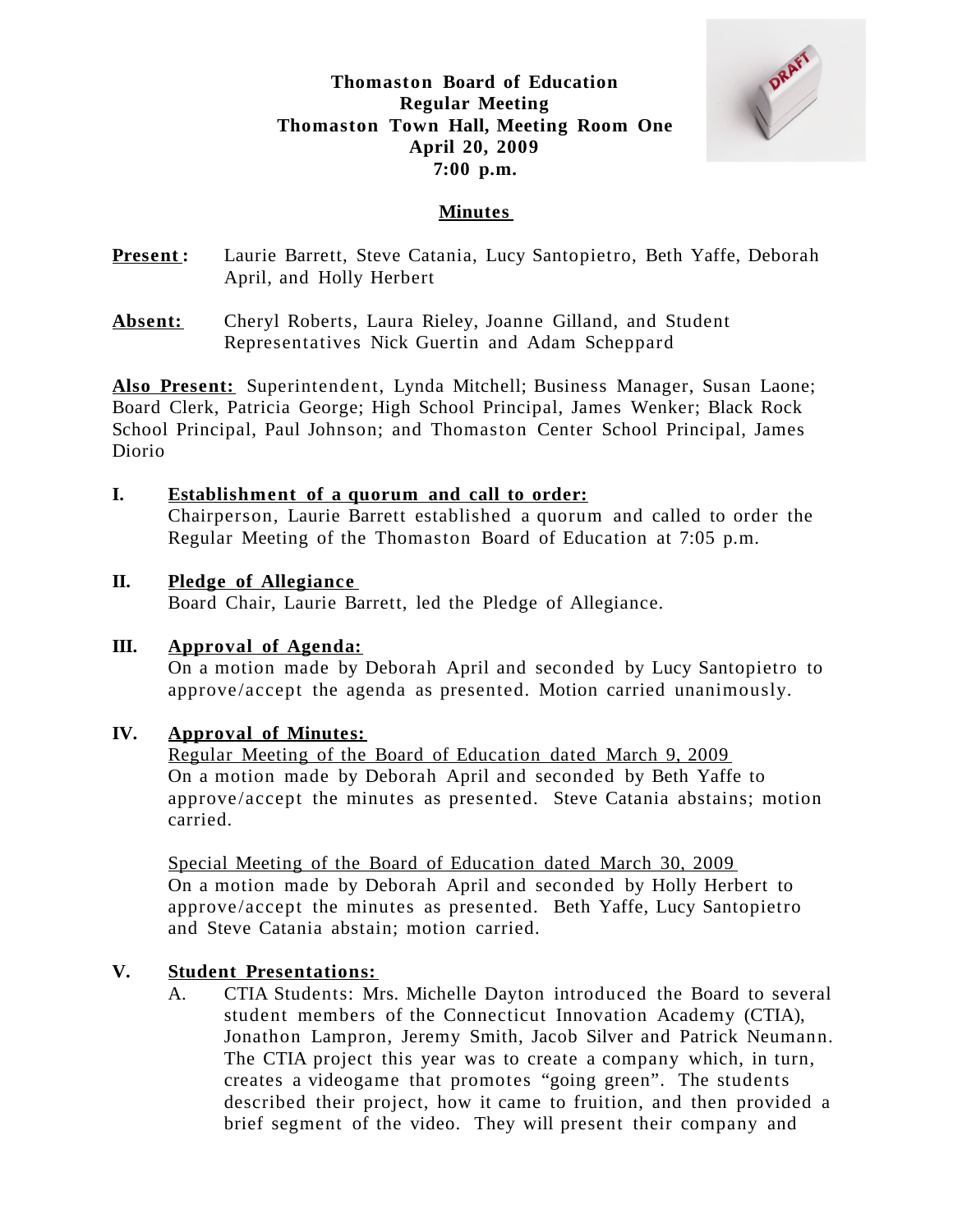video game at an upcoming Connecticut Innovation Expo scheduled for May 9<sup>th</sup>.

B. Future Teachers: The purpose for attending this evening's Board meeting was to thank the Board members for their support and assistance in making NetSmartz the internet safety program for the state of Connecticut and to propose that the Thomaston district technical staff make the program available to appropriate age groups in each of the schools. No action required.

# **VI. Public Participation:**

No report

# **VII. Communications:**

On a motion made by Lucy Santopietro and seconded by Beth Yaffe to approve /accept

(a) New Hires and (b) Retirements as presented; motion carried unanimously.

(g) Correspondence: Informational, as presented

# **VIII. Superintendent's Report:**

- A. Employee of the Month: Superintendent Mitchell deferred to Principal Diorio to provide a few words on April's employee of the month, Mary Ellen Kucia. Mr. Diorio said that Ms. Kucia, a substitute, takes on a whole variety of different assignments and really cares about the students.
- B. Students of the Month: Jamison Kissh/March and Laura Hansen/April Both students were recently recognized and introduced at a Rotary luncheon. Superintendent Mitchell read from each of their resumes highlighting a few of their academic and extracurricular accomplishments.
- C. Home- Schooled Students: Superintendent Mitchell explained to the Board the gray areas associated with home-schooled students.

# **IX. Business Manager's Report:**

No report

# **X. Administrators' Reports:**

- A. Pupil Services Director, Nancy Schnyer: Written, as presented
- B. High School Principal, James Wenker:
	- Mr. Wenker commended the CTIA students for the hard work put forth on their project.
- C. Thomaston Center School Principal, James Diorio:
	- Mr. Diorio added information regarding Tools for Schools and an update on students attending the Sylvan Learning Center.
- D. Black Rock School Principal, Paul Johnson: Mr. Johnson's oral report included:
	- Technology plan approved by Education Connection with two minor changes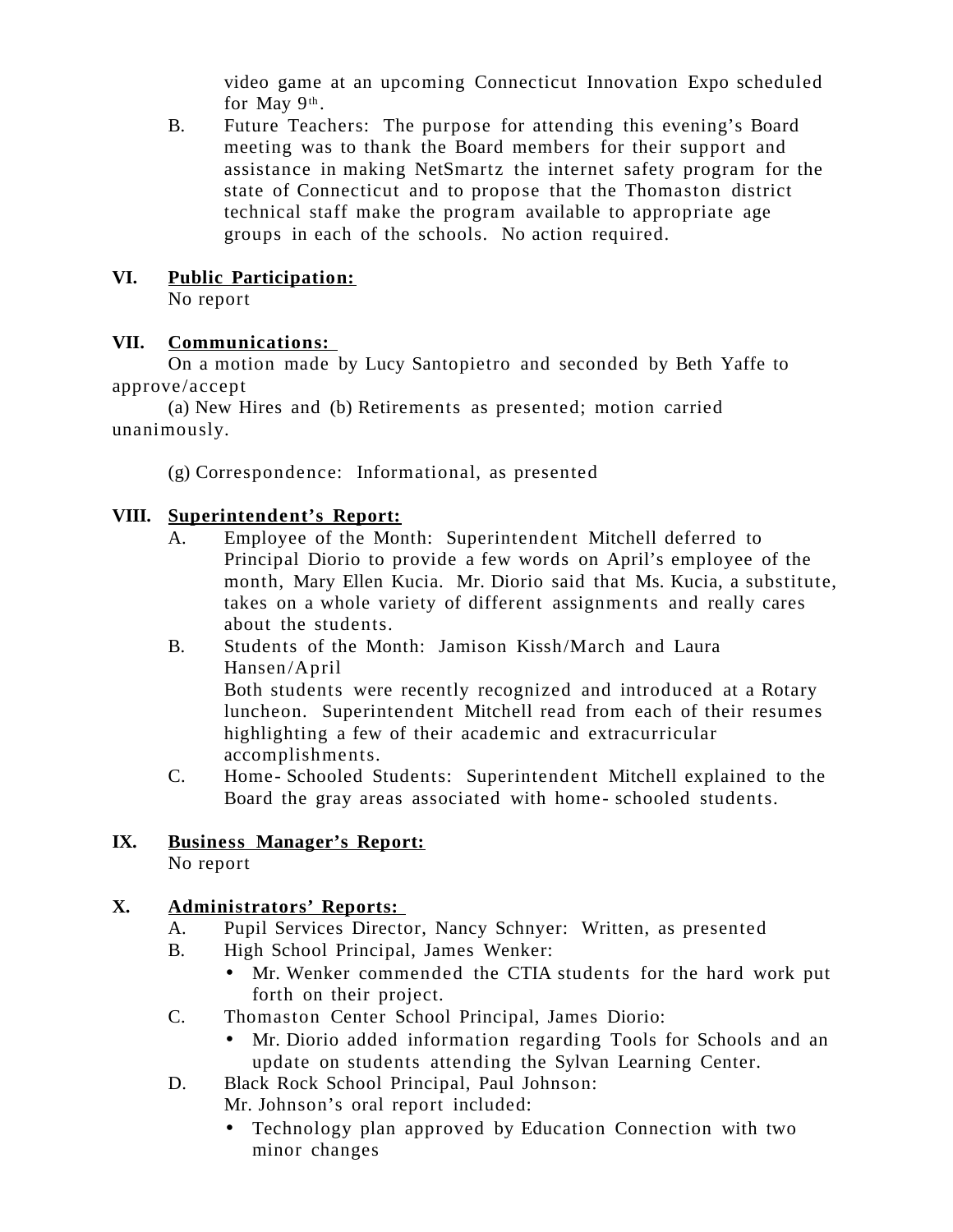- State of Connecticut District Results from the Fall 2008 Kindergarten Inventory
- The upcoming "Wizard of Oz" Show
- Bids to repair the boilers

#### **XI. Student Representatives' Reports:** No reports

### **XII. Standing Committee Reports:**

- A. Budget
	- 1. Budget Expenditures and Transfers: On a motion made by Lucy Santopietro and seconded by Steve Catania
	- 2. Quarterly Update:

Business Manager, Sue Laone, indicated that the district is on target. She is currently reviewing expenditures that may be coming down the pike and currently expects a special education deficit.

#### B. Curriculum/Instruction:

- 1. Principal Johnson discussed this information under his administrator's report.
- C. Maintenance /Facilities: No report
- D. Technology: No report
- E. Personnel: No Report
- F. Transportation: No report
- G. Athletics: No report
- H. Long Range Task Force/Building Committee: No report
- I. Policy: No report
- J. Government Relations: No report
- K. Affiliations: No report